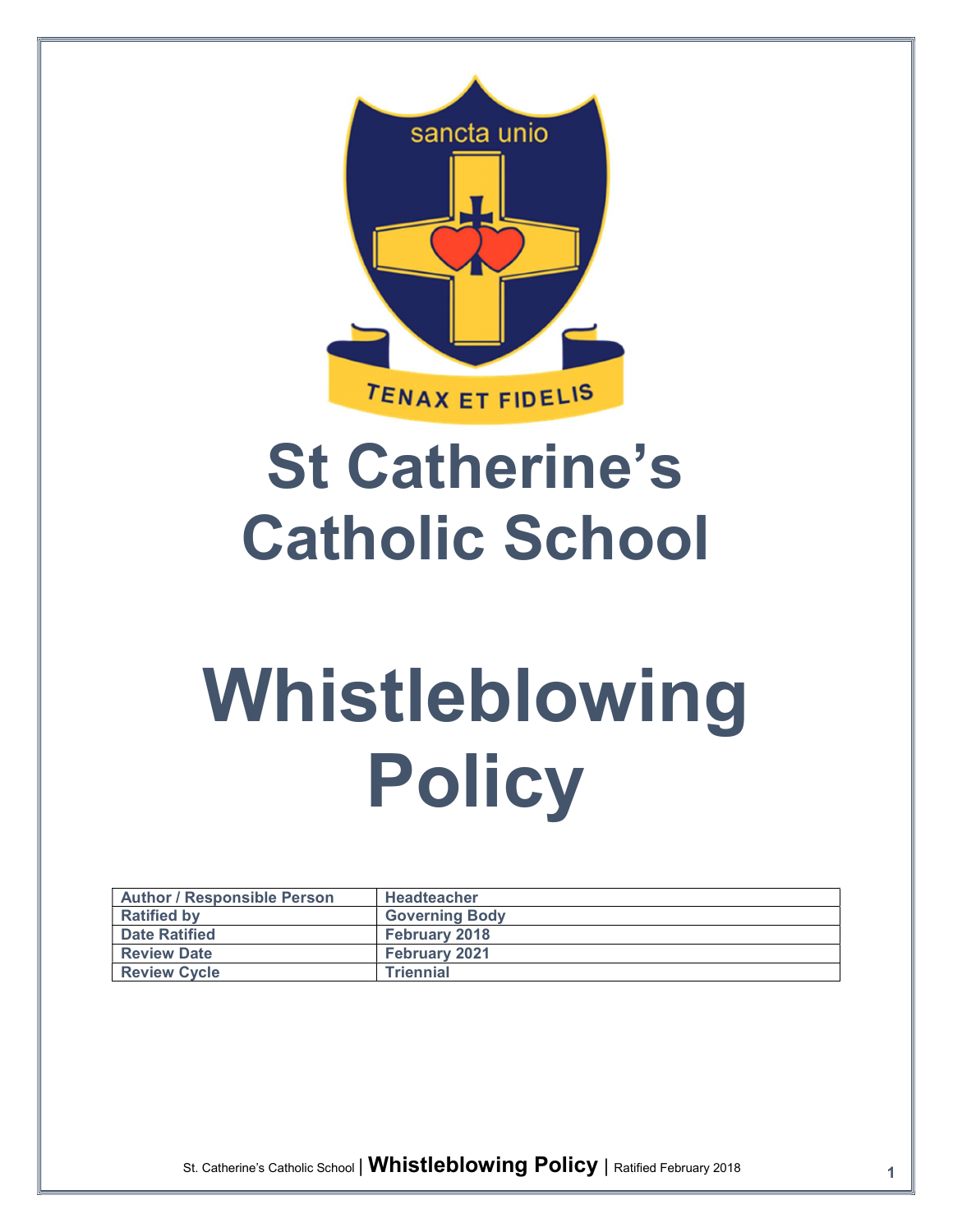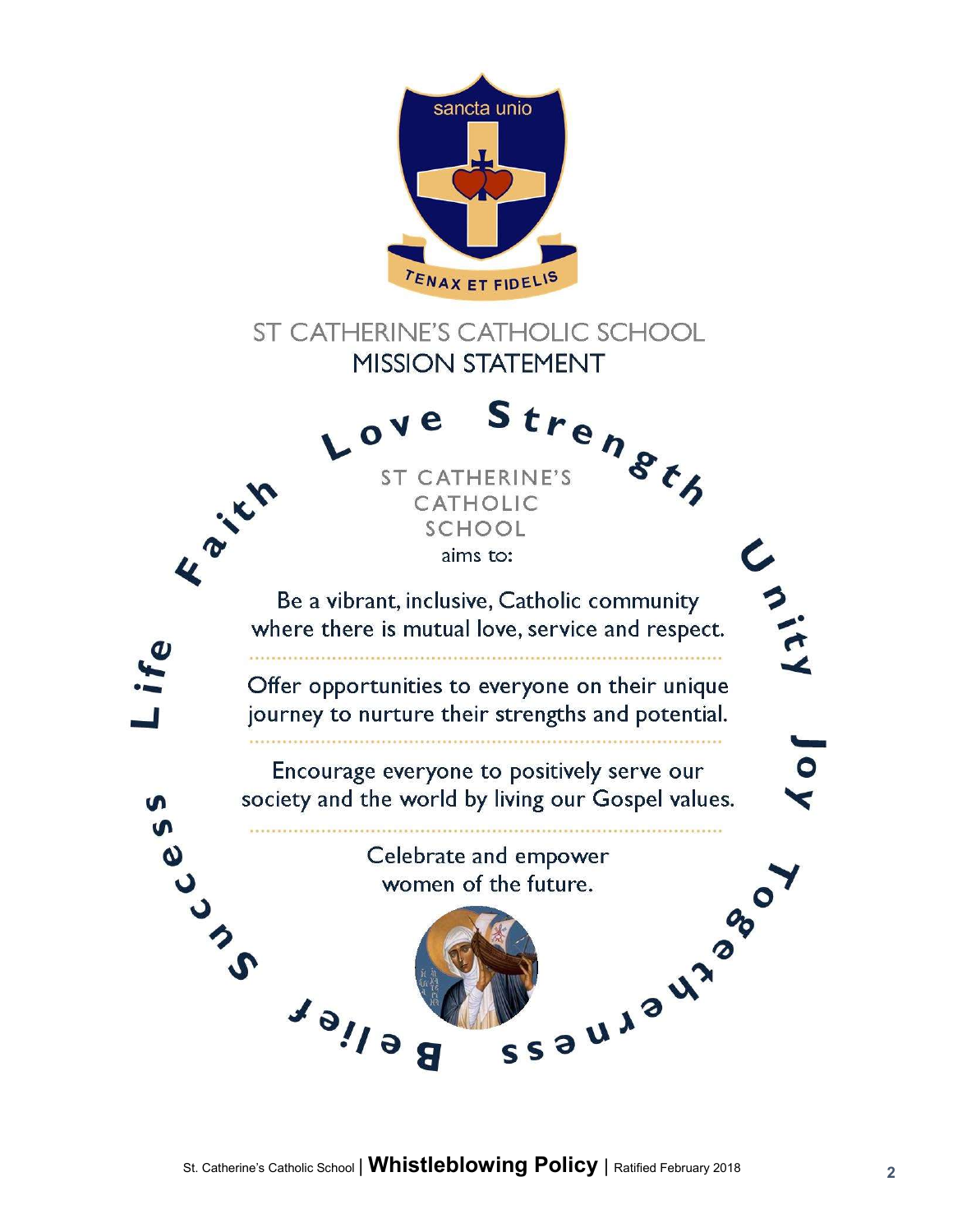# 1. Introduction

- 1.1 Employees are well positioned to know when something wrong is taking place within the school and therefore feel concerned. However, they may not express their concerns because they feel that speaking up would be disloyal to their colleagues or to the school. They may also fear harassment or victimisation. In these circumstances, they may find it easier to ignore their concern rather than report the matter with a view to remedying the situation. This policy provides a framework for all employees to raise their concerns 'in-house' and in good faith without fear of victimisation, subsequent discrimination or disadvantage.
- 1.2 The school is committed to the highest possible standards of openness, probity and accountability. In line with that commitment the school encourages employees and others with serious concerns about any aspect of the school's work to come forward and voice those concerns. The school recognises that certain cases will have to proceed on a confidential basis so that the position of the 'whistleblower' can be protected. This policy is intended to encourage and enable people to raise serious concerns within the school rather than overlooking a problem or "blowing the whistle" outside.

1.3 This policy has been consulted with the relevant trade unions and has their support.

#### 2. Aims of this Policy

2.1 This policy aims to:

• encourage employees to feel confident in raising concerns and to question and act upon their concerns;

• provide avenues for employees to raise these concerns and receive feedback on any action taken;

• allow employees to take the matter further if they are dissatisfied with the school's response; and

• reassure them that they will be protected from reprisals or victimisation for whistleblowing in good faith in accordance with this procedure.

# 3. Application and Scope

- 3.1 This policy applies to all employees and those contractors working for the school on the premises of St Catherine's school. Employees include staff working for the school on a temporary basis, casual or sessional workers and trainees. It also covers agency workers and suppliers and those providing services under a contract with the school in their own premises. Foster carers and adoptive parents are similarly covered.
- 3.2 This policy is in addition to and distinct from the school's Complaints' Procedure that provides a facility to those not employed by the school (e.g. service users, advocates, family members and members of public) to raise any concern.
- 3.3 This policy is not intended to cover concerns that can be progressed under existing Human Resource procedures. There are existing procedures in place to enable employees to lodge a grievance relating to their own employment. Where employees' concerns relate to their

own employment, either in terms of the treatment afforded to them or their terms and conditions of employment these should normally be raised through either the Fair Treatment at Work or Grievance procedures.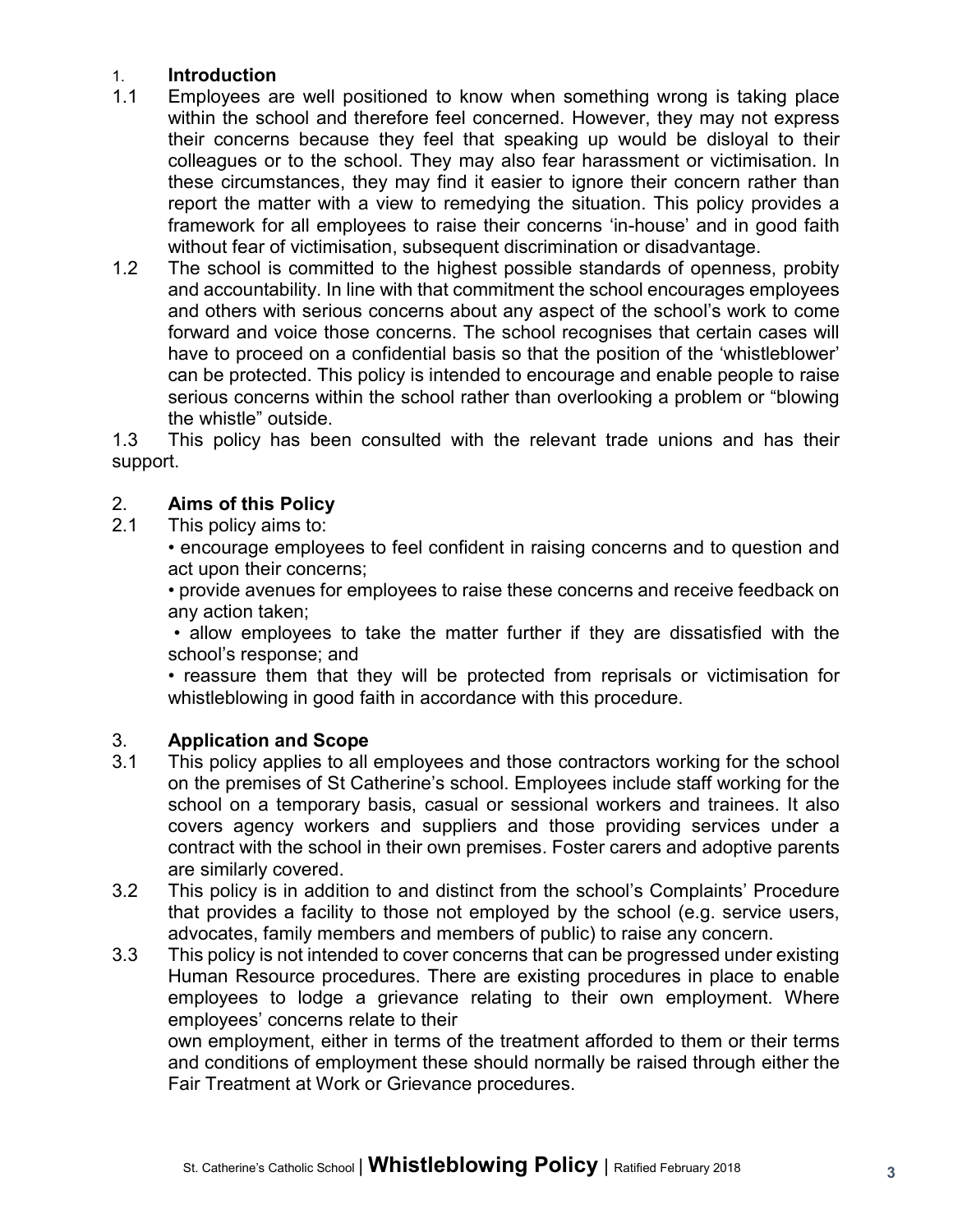- 3.4 The school has separate procedures specifically relating to school functions. For example, the school has adopted multi-agency safeguarding procedures and procedures for the protection of vulnerable adults. All acts of whistleblowing can be raised under this policy and employees shall have the full protection of the policy. However, where the matter for investigation is covered by separate procedures these will be applied as appropriate.
- 3.5 This Policy is intended to cover reasonably serious concerns that may fall outside the scope of other procedures, and include the following:

• failure to comply with a legal obligation to which a person is subject (this may include breaches of statutory codes of practice);

• conduct which is an offence or a breach of the law;

• conduct that is contrary to the school's policies (this may include conduct that falls below established standards or practice);

• disclosures relating to possible miscarriages of justice;

•conduct that endangers the health and safety of other employees and/or members of the public. (This would include abuse - whether physical, verbal or sexual - or ill treatment of any service user, family member, friend or advocate);

- conduct that involves damage to the environment;
- the unauthorised use of public funds.
- 3.6 The above does not represent an exhaustive list of areas covered by this Policy. Any serious concerns that employees may have about any aspect of service provision or the conduct of school staff or others acting on behalf of the school can be reported under this policy.

#### 4. Safeguards against harassment or victimisation

- 4.1 The school is committed to good practice and high standards and wants to be supportive of all its employees.
- 4.2 The school recognises that the decision to report a concern can be a difficult one to make, not least because of the fear of reprisal from those responsible for the subject that gives rise to the concern. If concerns are raised in good faith, there will be nothing to fear because employees will be doing their duty to the employer and to those for whom they are providing a service.
- 4.3 Whistleblowers raising matters of concern internally are protected from harassment, victimisation, disciplinary action or dismissal or any other disadvantage at work (even if their disclosure of any wrongdoing or malpractice is not substantiated after investigation), provided they raise/disclose issues in good faith.
- 4.4 The school will not tolerate harassment or victimisation and will take such action as is necessary to protect employees when they raise concerns in good faith under this policy.

# 5. Confidentiality

- 5.1 The school will use its best endeavours to protect an employee's identity when he/she raises a concern and does not want his/her identity disclosed.
- 5.2 If whistleblowers are required to give evidence in criminal or disciplinary proceedings, the school will arrange for them to receive advice and support.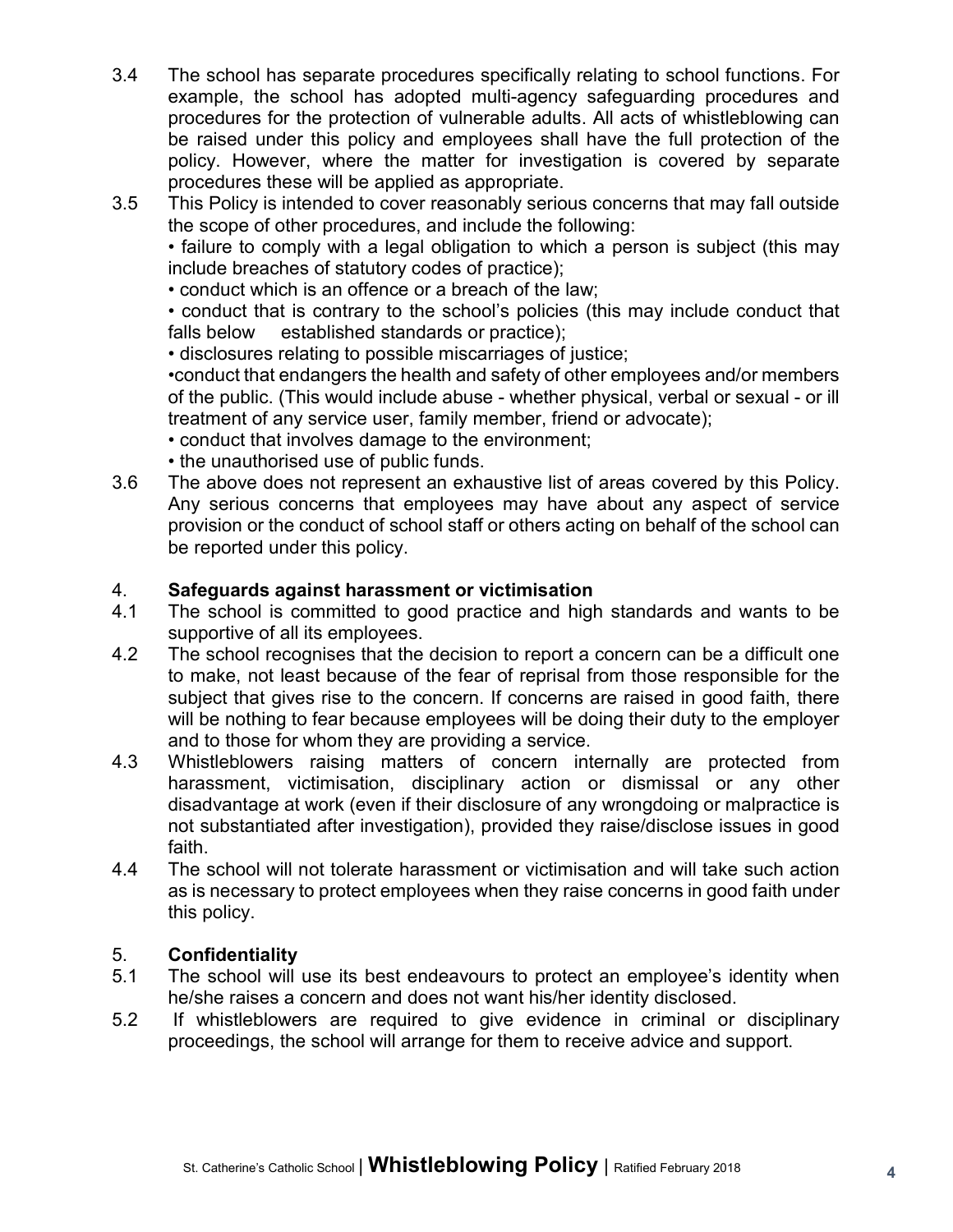# 6. Anonymous allegations

- 6.1 This policy encourages employees to put their names to any allegation. A concern expressed anonymously is much less powerful and it is often difficult to gather sufficient evidence and check its reliability. It is perhaps more likely that malicious allegations will be made anonymously. It is possible to keep one's identity confidential without being anonymous.
- 6.2 Anonymous allegations, however, may be considered at the discretion of the school. In exercising the discretion, the school will take account all relevant factors which will include:
	- the seriousness of the issues raised;
	- the credibility of the concern; and
	- the likelihood of confirming the allegation from other attributable sources.

# 7. Rights and Responsibilities of Employees

- 7.1 All employees are required to report any issue of concern regarding the provision of services or management of those services. In the majority of cases, this will be done through the usual line management channels.
- 7.2 Employees are expected to report concerns as soon they arise and avoid any unnecessary delay in doing so.
- 7.3 Other than raising concerns in good faith, employees are not required to 'prove' the truth of any allegation. However, a complainant will need to demonstrate that there are reasonable grounds for the concern, and will be expected to co-operate with any investigation that takes place.
- 7.4 When any meeting or interview is arranged, employees may, if they so wish, be accompanied by a trade union official or a workplace colleague.

#### 8. How to raise concerns

- 8.1 As a first step, employees should normally raise concerns with their immediate line-manager, Headteacher or chair of governors. This depends, however, on the seriousness and sensitivity of the issues involved and who is thought to be involved in the alleged wrongdoing or malpractice. For example, if the employee believes that the manager or senior for his/her area of work is involved in the matter he/she intends to raise, or he/she believes that the matter may not be dealt with properly, the concern may be raised directly with the line-manager of the relevant department, the head teacher or the chair of governors.
- 8.2 Preferably concerns must be raised in writing without undue delay setting out the background and history of the concern, giving names, dates and places where possible, and the reason for the employee's particular concern. If an employee feels that he/she is not able to raise the concern in writing at this point, he/she may personally raise the matter with the appropriate nominated person above. However, at some stage the concern will need to be put in writing although this may be done through his/her representative.
- 8.3 Employees can obtain advice and guidance on how matters of concern may be pursued from the Headteacher's PA who can provide the contact details of the school's current HR provider
- 8.4 Within ten working days of a concern being received, the nominated person will write to the employee:
	- acknowledging that the concern has been received;
	- indicating how it proposes to deal with the matter;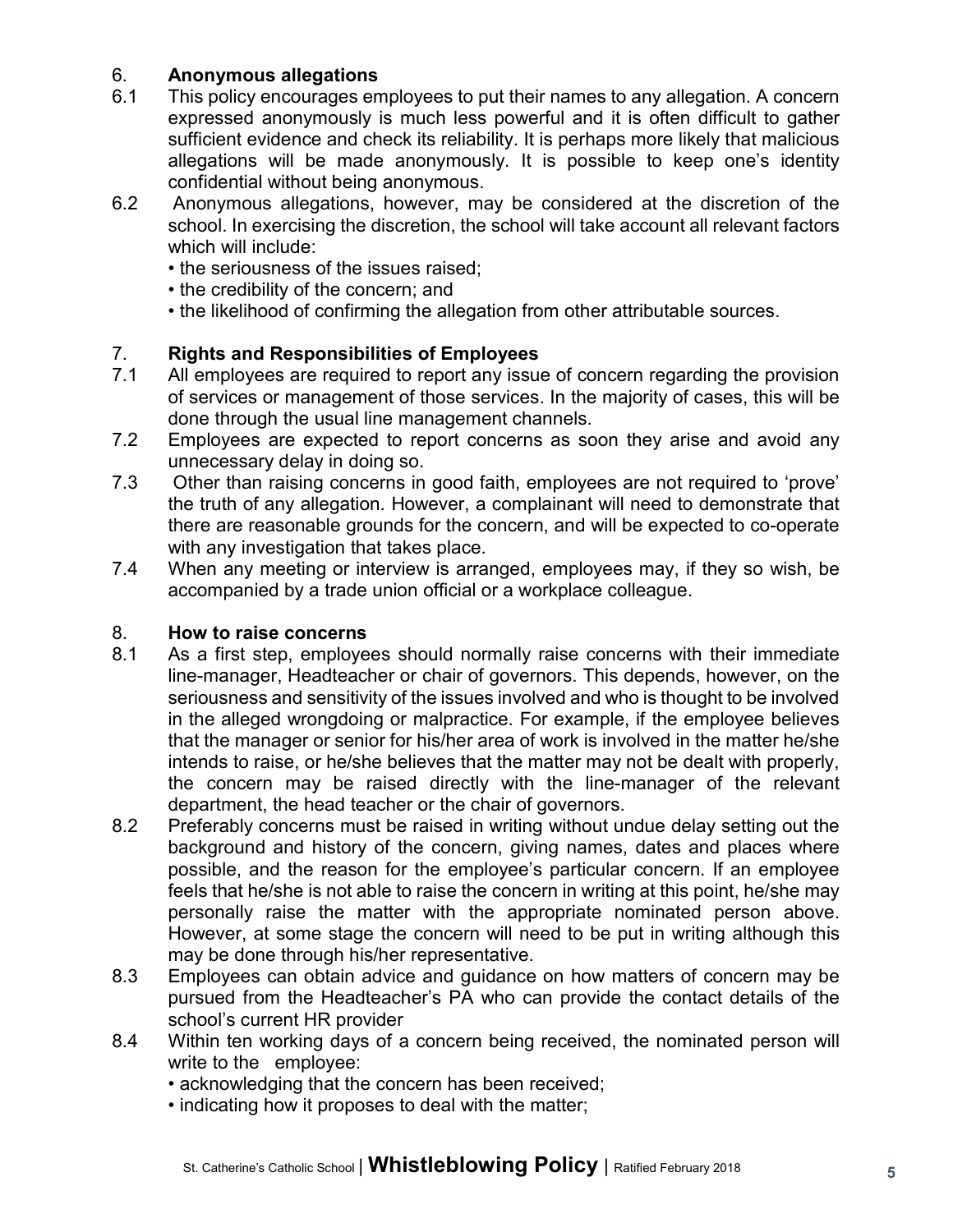- giving an estimate of how long it will take to provide a final response;
- telling the employee whether any initial enquiries have been made, and
- telling the employee whether further investigations will take place, and if not, why not.
- 8.5 Employees will also be provided with details of support available which will include access to counselling facilities.
- 8.6 The action taken by the nominated person will depend on the nature of the concern. The matters raised may:
	- be investigated internally;
	- be referred to the Police;
	- be referred to the external auditor; or
	- form the subject of an independent inquiry
- 8.7 In order to protect individuals and those accused of possible wrongdoing or malpractice, initial enquiries will be made by the relevant senior officer to decide whether an investigation is appropriate and, if so, what form it should take. Concerns or allegations which fall within the scope of any other specific procedures (for example, child protection or discrimination issues) will normally be referred for consideration under those procedures. The overriding principle which the school will have in mind is the public interest.
- 8.8 Some concerns may be resolved by agreed action without the need for formal investigation. If urgent action is required this will be taken before any investigation is conducted.
- 8.9 The amount of contact between the persons considering the issues and the complainant employee will depend on the nature of the matters raised, the potential difficulties involved and the clarity of the information provided.
- 8.10 The school will take steps to minimise any difficulties which employees may experience as a result of raising a concern. For instance, if it becomes necessary to give evidence in criminal or disciplinary proceedings, the school will provide the necessary advice about the procedure and give whatever practical support that is possible.
- 8.11 The school accepts that employees need to be assured that the matter has been properly addressed and will ensure this happens.
- 8.12 Subject to legal constraints, employees will normally receive feedback about the outcomes of any investigations.
- 8.13 The head teacher and chair of governors who have responsibility for the school, will be responsible for monitoring the outcome of the concerns raised through this policy.

# 9. Taking the concerns externally

- 9.1 This policy is intended to provide employees with an avenue to raise concerns within the school. The school hopes that employees will be satisfied with any action taken under this policy.
- 9.2 There may be circumstances where an employee considers that he/she needs to raise the matter externally. This may be because, for example, the need to involve the appropriate external regulatory body, or the employee considers that the matter has not been properly addressed or that an employee reasonably believes that the matter will be covered up.
- 9.3 If employees feel it is right to take the matter outside the school, the following are possible contact points: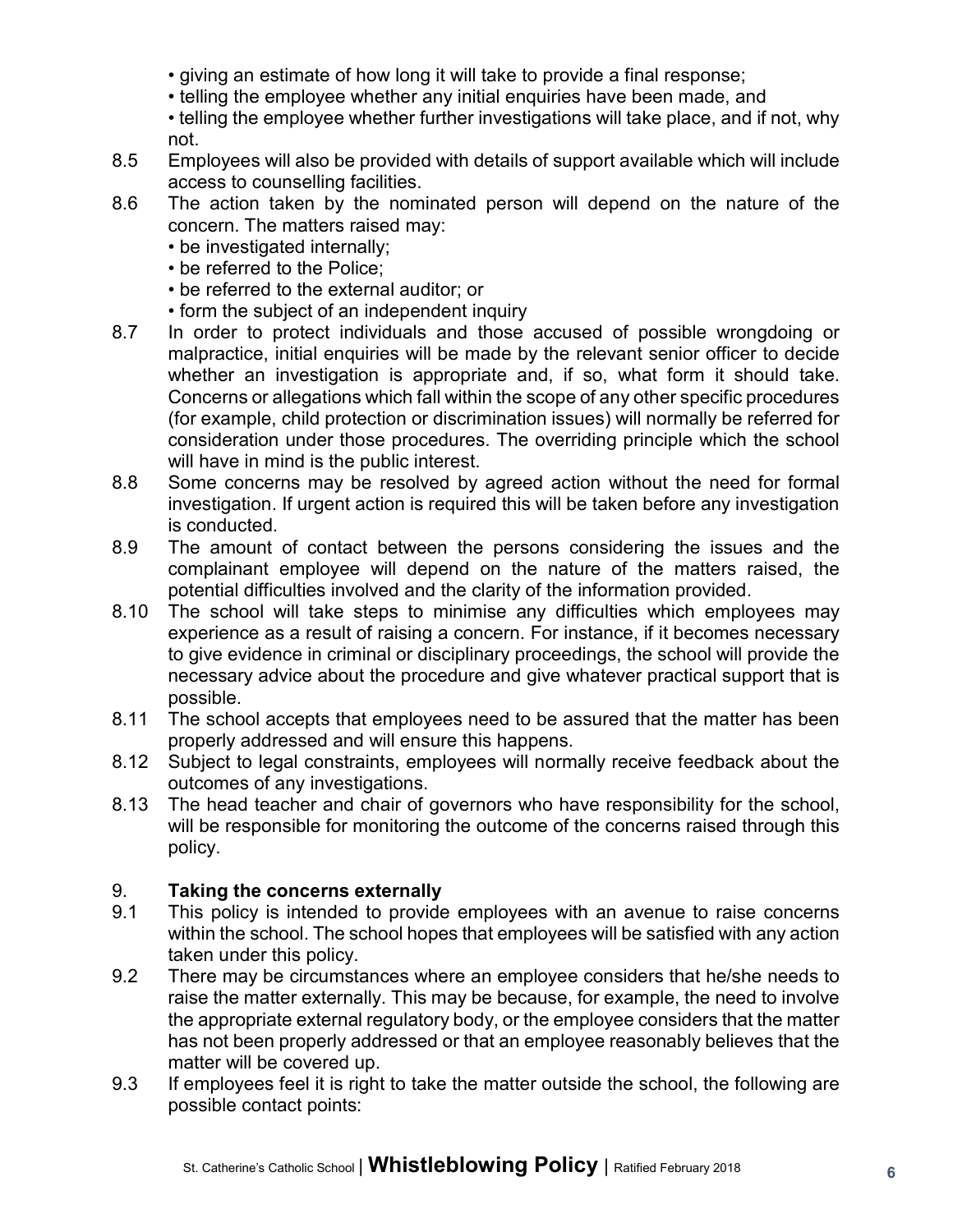- the external auditor
- employee's relevant professional bodies or regulatory organisation
- employee's trade union
- employee's solicitor
- the Police
- a relevant voluntary organisation; or Public Concern at Work
- 9.4 If an employee is unsure whether or how to raise a concern or wants confidential advice, contact can be made with the independent charity Safecall at www.safecall.co.uk. Their lawyers can provide free confidential advice on how to raise a concern about serious malpractice at work.
- 9.5 In circumstances where an employee decides to raise the matter externally, he/she will only be protected under this procedure, and under employment law, where the disclosure is made in accordance with the Public Interest Disclosure Act 1998. This means that the disclosure must fall under one of the categories listed in paragraph 3.5 above and must be made in one of the following ways:

a) in the course of obtaining legal advice;

b) to a prescribed regulatory body (listed in Appendix A) provided the disclosure is made in good faith and the employee reasonably believes the prescribed body is responsible for the matter of concern and that the information and allegation/s are substantially true;

c) to other third parties (including the media) where the employee makes the disclosure:

• in good faith, with reasonable belief that the information and allegations are substantially true, and

• does not make the disclosure for personal gain, and

• has already raised the matter with the school or prescribed regulator, unless the employee reasonably believe that he/she will suffer a detriment, or there is no

prescribed regulator and he/she reasonably believes that evidence will be concealed or destroyed if he/she makes the initial disclosure to the school, and • in all of the circumstances it is reasonable to make the disclosure.

d) the disclosure is of an exceptionally serious nature and the Whistleblower makes the disclosure:

• in good faith, with reasonable belief that the information and allegations are substantially true, and

• does not make the disclosure for personal gain, and

• in all of the circumstances it is reasonable to make the disclosure.

# 10. The Responsible Officers

10.1 The Headteacher and the Chair of Governors, have overall responsibility for the maintenance and operation of this Policy; a record of all concerns raised and the outcomes will be maintained. The head teacher will report as necessary on the operation of the policy, but not on individual cases, to the school's governing.